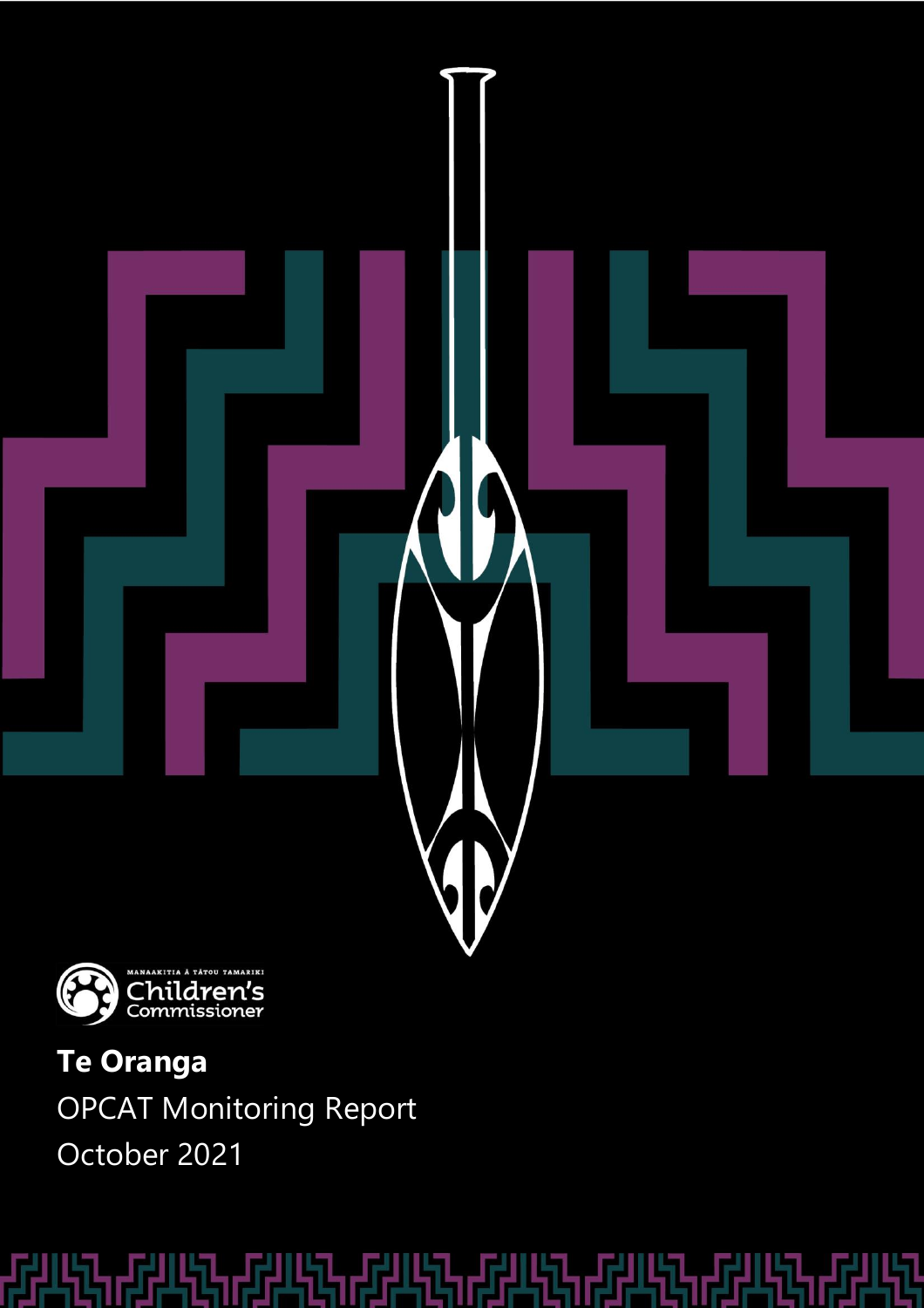# **Kia kuru pounamu te rongo** All mokopuna\* live their best lives

\*Drawing from the wisdom of Te Ao Māori, we have adopted the term mokopuna to describe all children and young people we advocate for, aged under 18 years of age in Aotearoa New Zealand. This acknowledges the special status held by mokopuna in their families, whānau, hapū and iwi and reflects that in all we do. Referring to the people we advocate for as mokopuna draws them closer to us and reminds us that who they are, and where they come from matters for their identity, belonging and wellbeing, at every stage of their lives.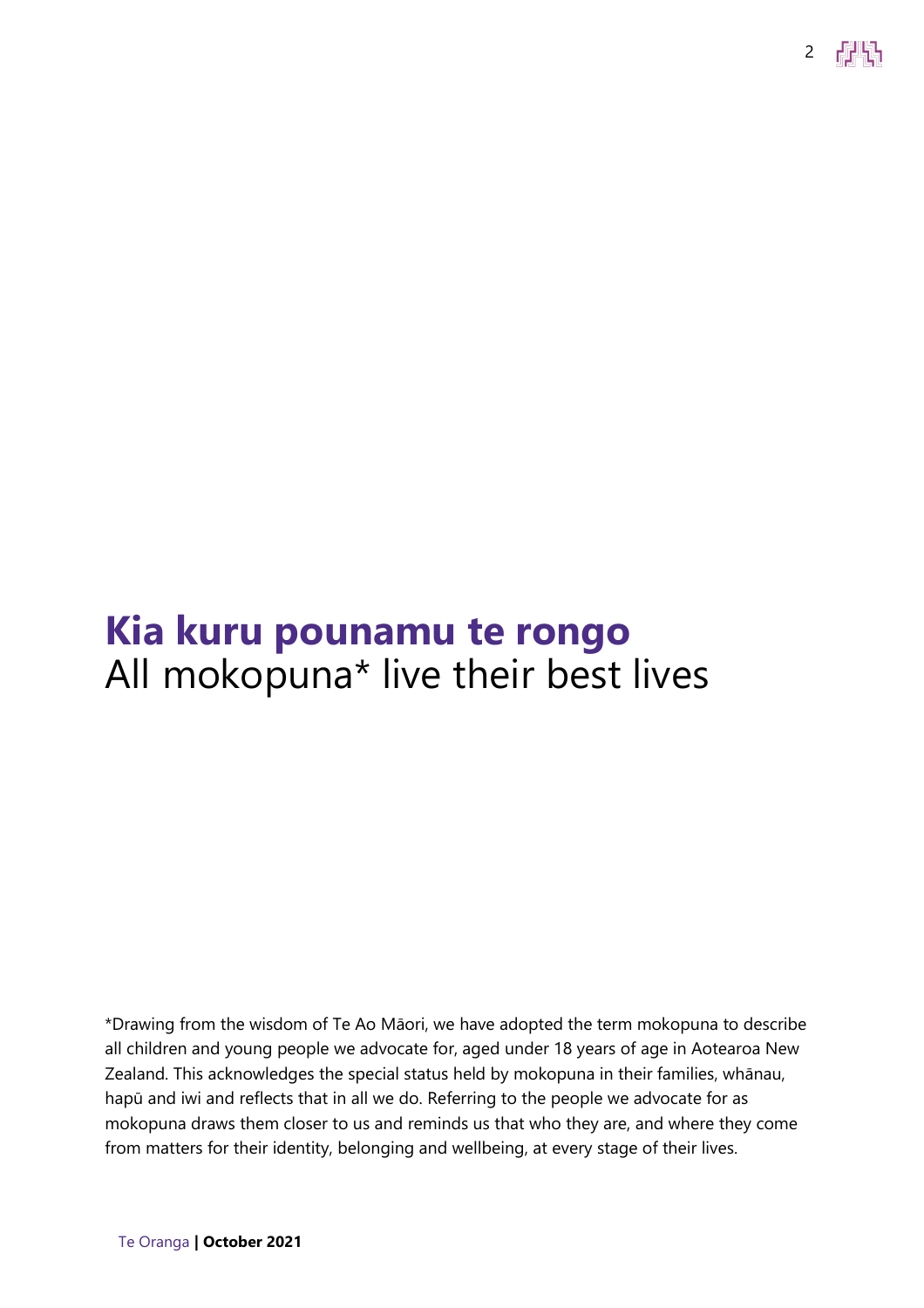# <span id="page-2-0"></span>**Contents**

| <b>Contents</b>                              | 3              |
|----------------------------------------------|----------------|
| <b>Introduction</b>                          | 4              |
| About this report                            | $\overline{4}$ |
| About this visit                             | $\overline{4}$ |
| The announced closure of Te Oranga           | 4              |
| About this facility                          | 5              |
| <b>OPCAT definitions</b>                     | 6              |
| <b>Monitoring Framework</b>                  | $\overline{7}$ |
| How OPCAT is reflected in the way we monitor | $\overline{7}$ |
| How we work                                  | 8              |
| <b>Key Findings</b>                          | 9              |
| <b>Recommendations</b>                       | 10             |
| Systemic Recommendations                     | 10             |
| <b>Facility Recommendations</b>              | 10             |
| Progress on previous recommendations         | 11             |
| <b>Treatment</b>                             | 13             |
| <b>Protection Systems</b>                    | 15             |
| <b>Material Conditions</b>                   | 16             |
| <b>Activities and access to others</b>       | 17             |
| <b>Medical services and care</b>             | 18             |
| <b>Personnel</b>                             | 19             |
| Improving outcomes for Mokopuna Māori        | 21             |
| <b>Appendix</b>                              | 22             |
| Gathering information                        | 22             |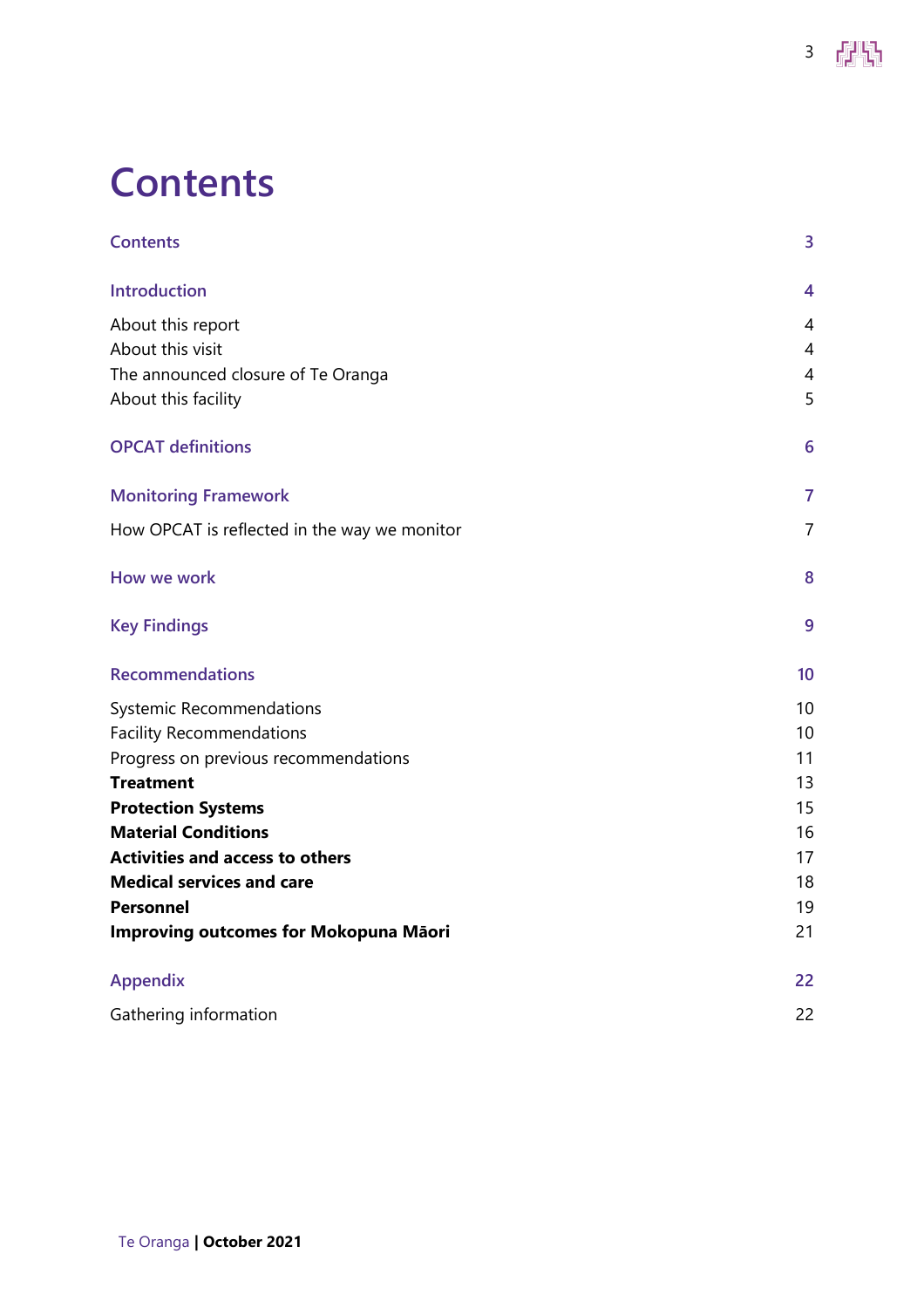# <span id="page-3-0"></span>**Introduction**

#### **Who we are**

**The Children's Commissioner is a National Preventive Mechanism (NPM) under the Optional Protocol to the Convention Against Torture and Other Cruel, Inhuman, Degrading Treatment or Punishment (OPCAT).**

The New Zealand legislation relating to OPCAT and the role of the NPM is contained in the Crimes of Torture Act (1989). Our role as a NPM is to visit places of detention, including residences run by Oranga Tamariki, to:

- Examine the conditions and treatment of mokopuna
- Identify any improvements required or problems needing to be addressed
- Make recommendations aimed at strengthening protections, improving treatment and conditions, and preventing ill treatment.

# <span id="page-3-1"></span>About this report

This report shares the findings from our monitoring visit and recommends actions to address the issues identified. We describe the quality of the experience of mokopuna at the facility and provide evidence of our findings based on information gathered before, during and after the visit. This includes assessing the progress in addressing previous recommendations.

# <span id="page-3-2"></span>About this visit

OCC staff carried out an unannounced monitoring visit to Te Oranga Care and Protection Residence in October 2021.

The purpose of this visit was to fulfil our responsibilities under OPCAT to monitor the safety and wellbeing of mokopuna detained in places of detention.

# <span id="page-3-3"></span>The announced closure of Te **Oranga**

On 1 July 2021 the Chief Executive of Oranga Tamariki announced the closure of Te Oranga following the release of video footage to mainstream media on 28 June 2021 in relation to a serious event at the residence.

Te Oranga staff were placed on special leave and staff from other residences were brought in to maintain operations at Te Oranga. Plans to transition mokopuna out of the residence into alternative placements was implemented with immediate effect.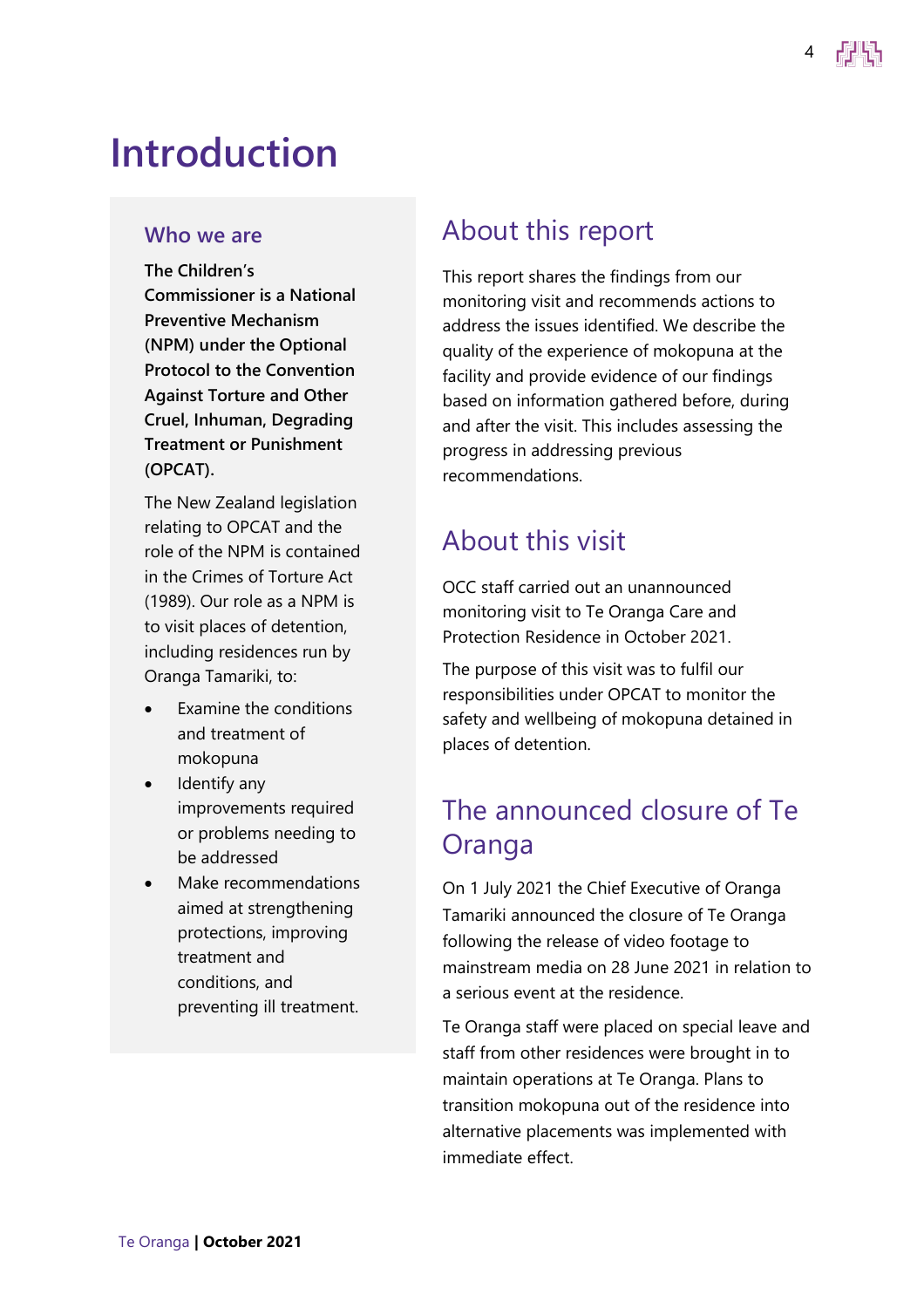OCC received an escalated grievance from mokopuna at Te Oranga relating to the effect of the closure on their health and wellbeing.

5 PR

These factors all contributed to the timing of the monitoring visit from OCC staff. It was important to meet with and hear from mokopuna before the residence closed, to understand the impact on them before, during and after the event that led to the decision to close, and their transition out of the residence.

The residence was at operating capacity prior to the announcement. At the time of our visit most of the mokopuna had either been transitioned out of the residence or were in the process of transitioning out.

# <span id="page-4-0"></span>About this facility

**Facility Name:** Te Oranga **Region:** Christchurch (Otautahi) **Operating capacity:** 10 **Status under which mokopuna are detained:** Section 78 and 101 of the Oranga Tamariki Act 1989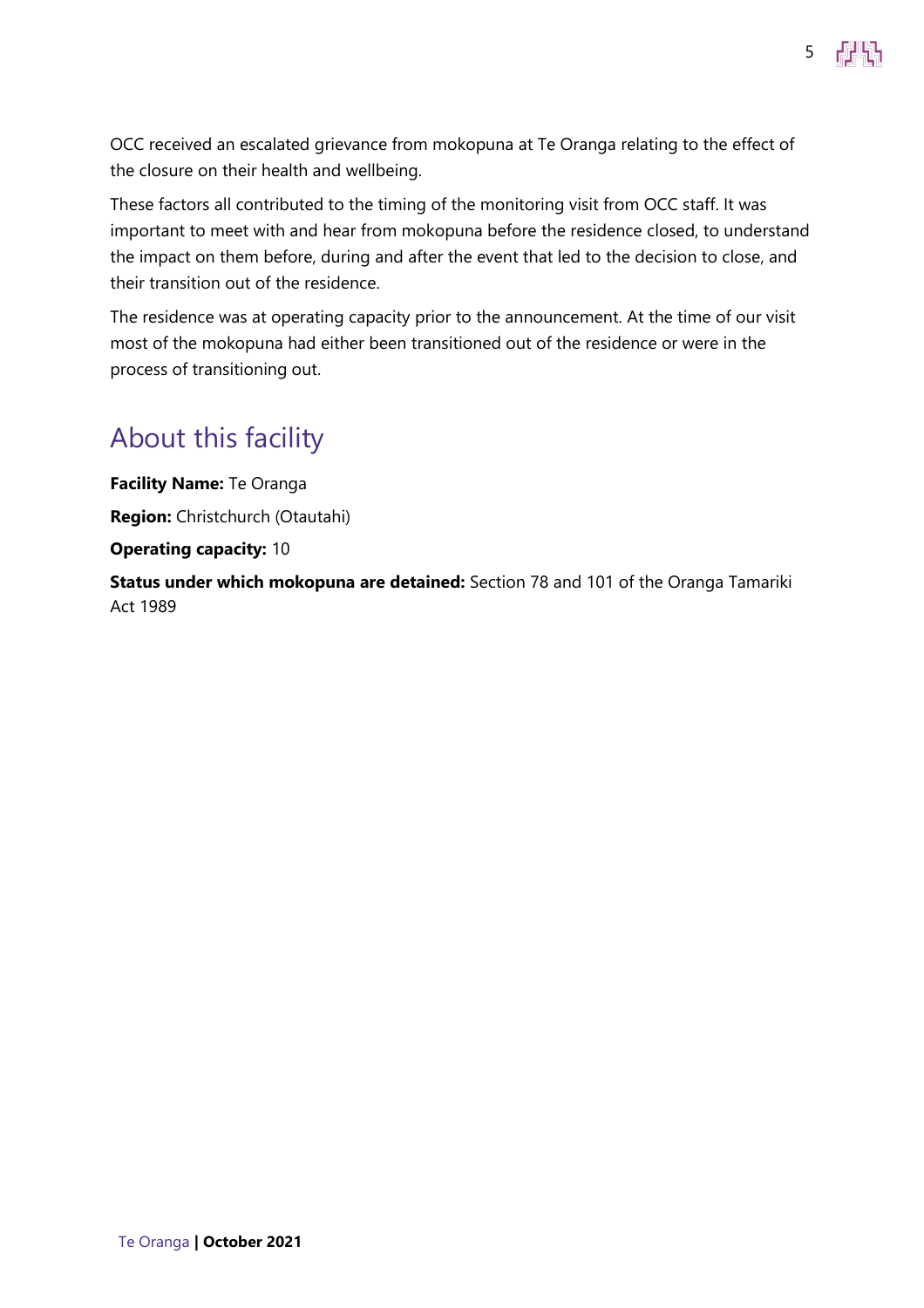# <span id="page-5-0"></span>**OPCAT definitions**

The main objective of OPCAT is to prevent torture and ill treatment.<sup>1</sup> In order to:

Establish a system of regular visits to places of detention in order to prevent torture and other cruel, inhuman or degrading treatment or punishment

6

- Provide constructive recommendations aimed at improving the conditions and treatment of detained persons.
- Mitigate risks of ill treatment and build an environment where torture is unlikely to occur

We have adopted the following definitions of torture, cruel, inhuman, or degrading treatment or punishment in accordance with international human rights practice relating to mokopuna in places of detention.

#### **Torture**

Severe physical or mental pain or suffering, intentionally inflicted to obtain a confession, punish a child or young person for something they or someone else committed or is suspected of committing, or intimidating or coercing a child or young person for any reason based on discrimination of any kind, when such pain or suffering is inflicted by or at the instigation of or with the consent or acquiescence of a public official or other person acting in an official capacity.

#### **Cruel, inhuman, or degrading treatment**

Any treatment which offends a child or young person's dignity may be considered cruel, inhuman or degrading treatment, regardless of whether it causes pain or suffering.

#### **Cruel, inhuman or degrading punishment**

Any punishment intended to cause pain or discomfort. This includes non-physical punishment that belittles, humiliates, denigrates, scapegoats, threatens, scares or ridicules a child or young person.

<sup>1</sup> OPCAT in New Zealand 2007-2012, *A Review of OPCAT Implementation by New Zealand's National Preventive Mechanisms* (2013) [Opcat-2013\\_web.pdf \(hrc.co.nz\)](https://www.hrc.co.nz/files/2214/2398/7100/Opcat-2013_web.pdf)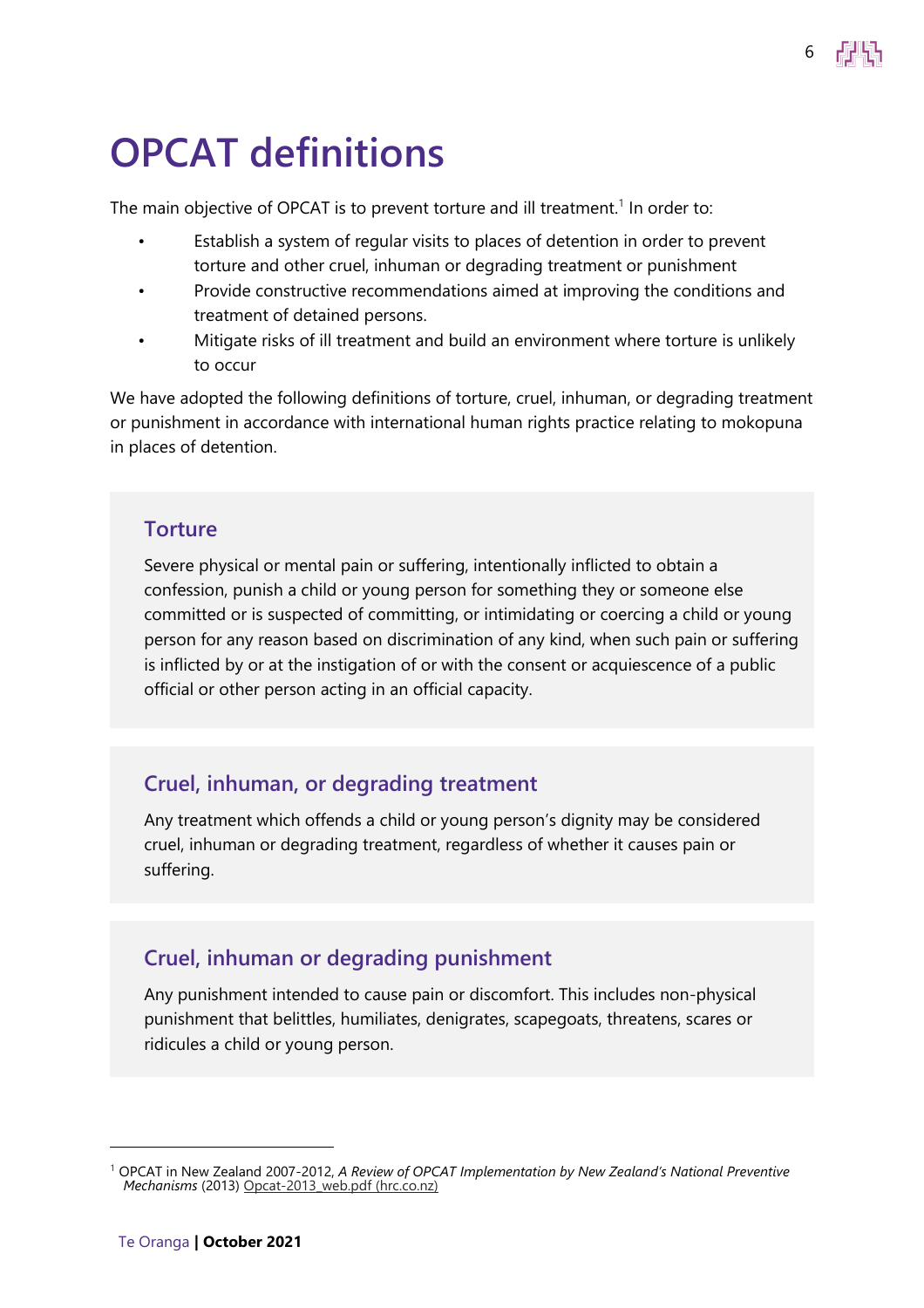

# <span id="page-6-0"></span>**Monitoring Framework**

Our monitoring is conducted under seven domains, six of which are defined by the Association for the Prevention of Torture<sup>2</sup>. The seventh domain, 'Improving Outcomes for Mokopuna Māori' was developed for the Aotearoa New Zealand context by OCC to assess how mokopuna Māori are supported to have a positive connection to their identity and whakapapa.

The domains are:

- Treatment
- Protection Systems
- Material Conditions
- Activities and access to others
- Medical services and care
- Personnel
- Improving outcomes for mokopuna Māori

# <span id="page-6-1"></span>How OPCAT is reflected in the way we monitor

Using the seven domains as a framework we:

- Rigorously examine the treatment and conditions using a range of methods and information sources
- Describe these treatment and conditions in terms of their impact on mokopuna
- Clearly identify anything that constitutes torture or other cruel, inhuman, or degrading treatment or punishment
- Clearly identify any problems to be addressed and improvements required, along with our expectations for action
- Make recommendations aimed at improving treatment and conditions and preventing future ill-treatment

<sup>2</sup> Association for the Prevention of Torture (2004) *Monitoring places of detention: A practical guide.*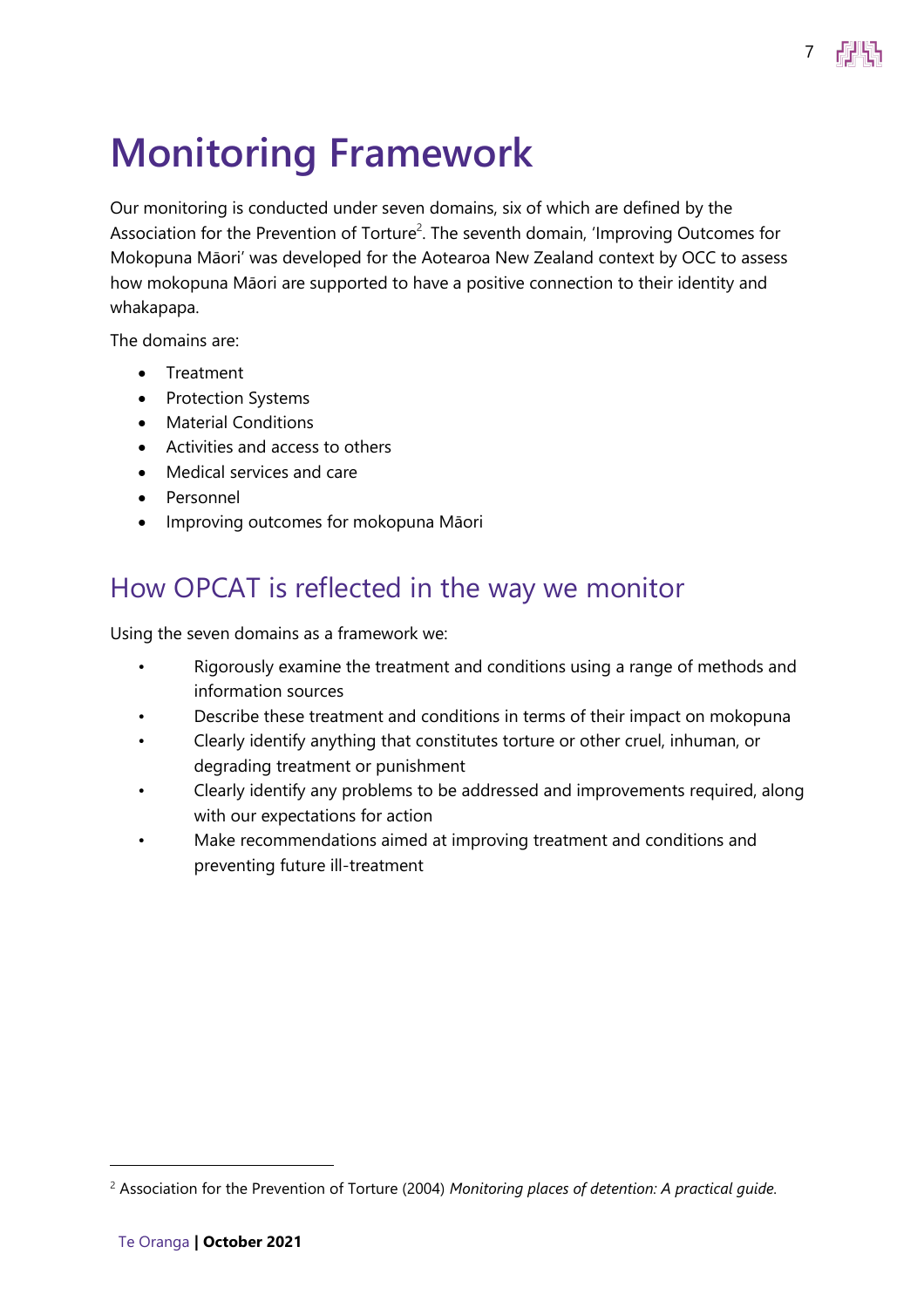# <span id="page-7-0"></span>**How we work**

#### **Methodology**

We use several methods to engage with mokopuna, whānau and staff to hear about their experiences. We also want to understand the group dynamics at the facility.

#### **Observing**

We spend time in facilities seeing how mokopuna and staff interact and what their daily routines are

#### **Joining In**

We join in activities and mealtimes to experience what access mokopuna have to good food and meaningful activities

#### **Informal Conversations**

We have informal chats with mokopuna and staff who tell us about their thoughts and experiences

#### **Interviews**

We conduct formal interviews with mokopuna and staff who are happy to speak with us confidentially

#### **Our analysis**

We analyse information we have gathered by coding it according to each of the OPCAT domains. We identify themes within each domain in relation to the treatment and conditions experienced by mokopuna. We then identify any treatment or conditions that constitute illtreatment as well as any areas where preventions could be strengthened.

Finally, we review the recommendations made in the previous OPCAT report and formulate new recommendations based on our findings in relation to current treatment and conditions.

#### **Our findings**

Findings are categorised under each of the seven OPCAT domains. Some findings relate to two or more domains – for the purposes of reporting, they are placed in the most significant domain.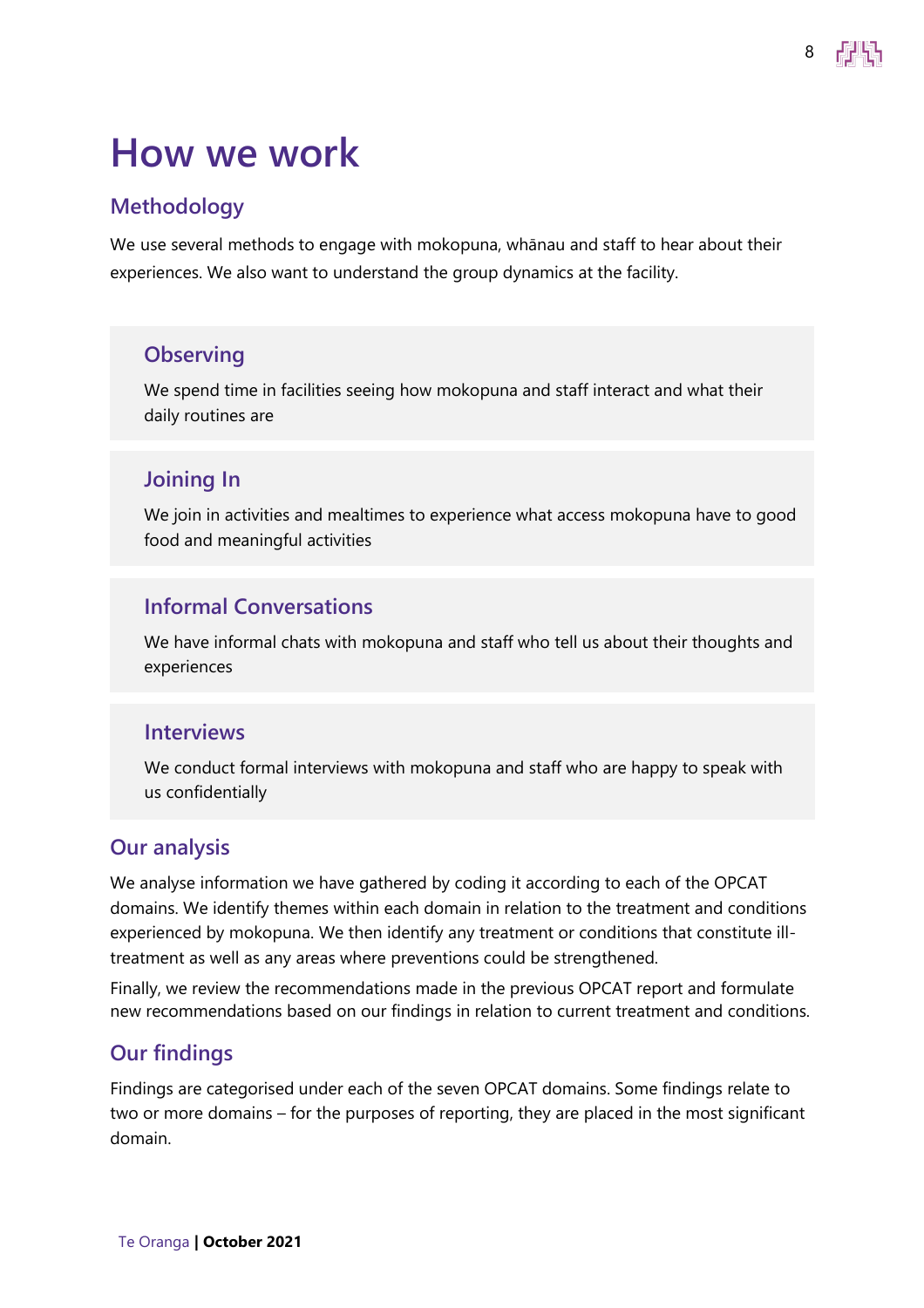# <span id="page-8-0"></span>**Key Findings**

Key findings are addressed in our recommendations along with other issues relating to the prevention of torture and other cruel, inhuman or degrading treatment or punishment (illtreatment), identified in our analysis.

We found no evidence that mokopuna had been subjected to torture, or cruel or degrading punishment.

However, we identified the following areas of significant concern which may constitute illtreatment:

#### **Change management**

The closure of the residence was poorly managed and had a significant impact on the mental and emotional health and wellbeing of mokopuna and the staff responsible for their care.

#### **Communication**

Poor communication between management and residence staff was identified as a real concern prior to the event that initiated the announced closure. We heard from mokopuna and staff how the announcement went badly and was traumatising for them.

#### **Transitions out of residence**

The length of time some mokopuna had been in the residence is unacceptable. Equally concerning is the transition process post announcement which appeared to have been rushed and reactive. The relationships that had been formed with staff and with other mokopuna were not given the consideration needed in transition planning, to provide a suitable, long term placement for mokopuna.

#### **The inappropriate use of secure**

The use of secure as an ongoing solution to managing mokopuna with mental health needs is inappropriate and may constitute ill-treatment. Staff must be appropriately trained to manage mokopuna with complex mental health needs without resorting to the use of secure as a way of managing.

#### **Summary of findings**

These findings, and the limited or no progress on our previous recommendations are an indication of systemic problems that existed within the operating model of the residence prior to the serious event in June 2021 and the announcement of closure.

Our team were informed by residence staff on their last day that the residence was to remain open. An independent review of Te Oranga is therefore recommended so that any learnings could inform the future of this residence and others.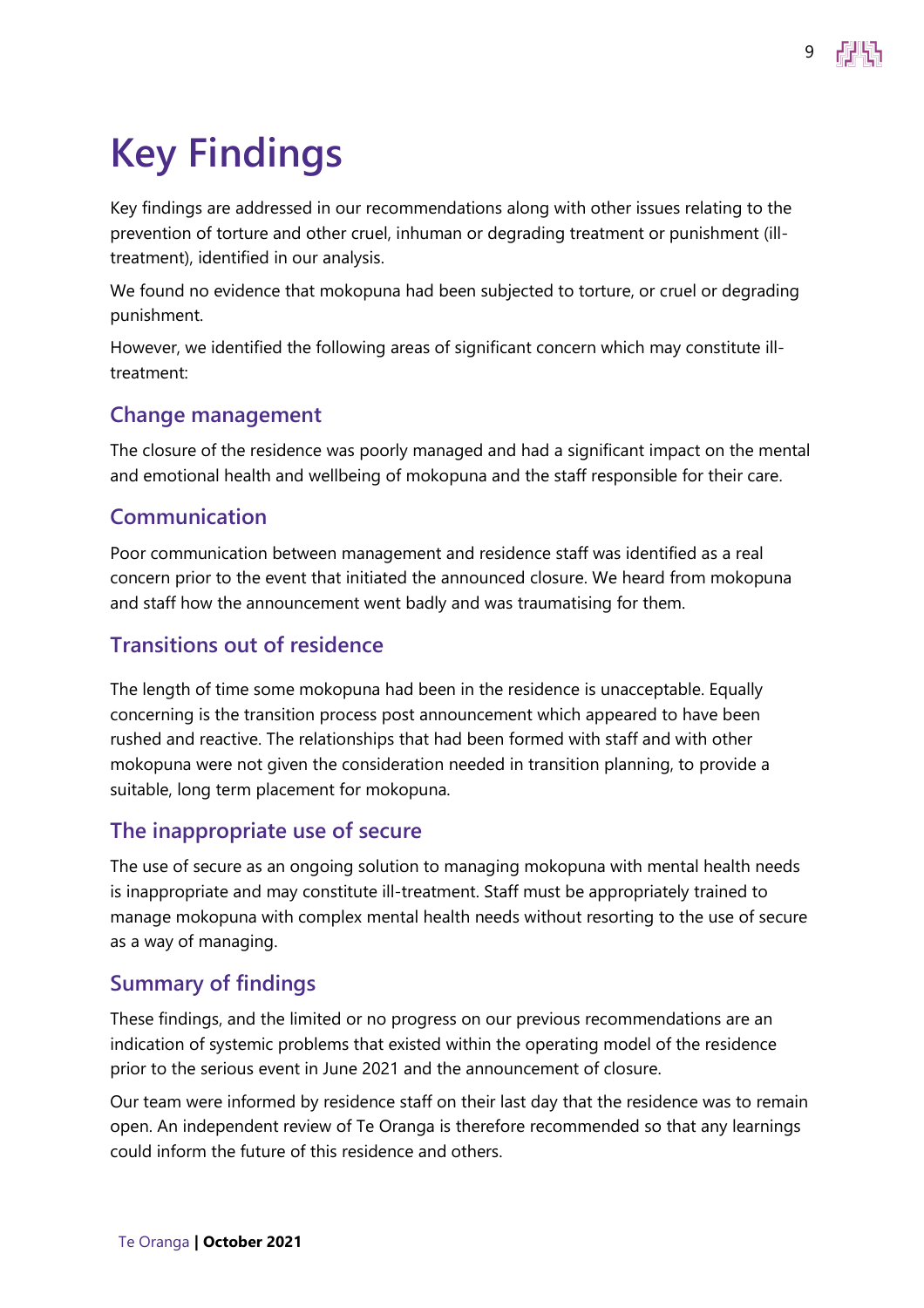# <span id="page-9-0"></span>**Recommendations**

Our recommendations are based on:

- Key findings from our monitoring and analysis
- Any issues relating to ill-treatment
- Progress against recommendations from the previous monitoring visit

We identify systemic issues that impact on the effective functioning of the facility and make recommendations to address these. Our recommendation is that action to address the facility recommendations occurs within twelve months after the date of our visit. We will monitor progress against those and the systemic recommendations at our next monitoring visit.

10

# <span id="page-9-1"></span>Systemic Recommendations

|   | Commission an independent review of Te Oranga to inform the future of this<br>residence and others.                                                                     |
|---|-------------------------------------------------------------------------------------------------------------------------------------------------------------------------|
| 2 | Develop a change management process for future residence restructure or<br>closure that has mokopuna at the core of planning.                                           |
| 3 | Develop and implement a workforce strategy to address appropriate staffing<br>levels, recruitment and training in all residences.                                       |
|   | Develop a robust strategy to transition mokopuna from residence to include a<br>range of suitable specialist placements - particularly for those with complex<br>needs. |
| 5 | Develop a process whereby kaimahi can safely raise concerns.                                                                                                            |
| 6 | Review the grievance process to ensure independence and impartiality.                                                                                                   |

## <span id="page-9-2"></span>Facility Recommendations

|    | Strengthen the relationship with mana whenua to help build the cultural<br>competency of staff and support mokopuna Māori to connect with their<br>whakapapa. |
|----|---------------------------------------------------------------------------------------------------------------------------------------------------------------|
| -2 | Consult with mokopuna on the renovation and rejuvenation of the residence.                                                                                    |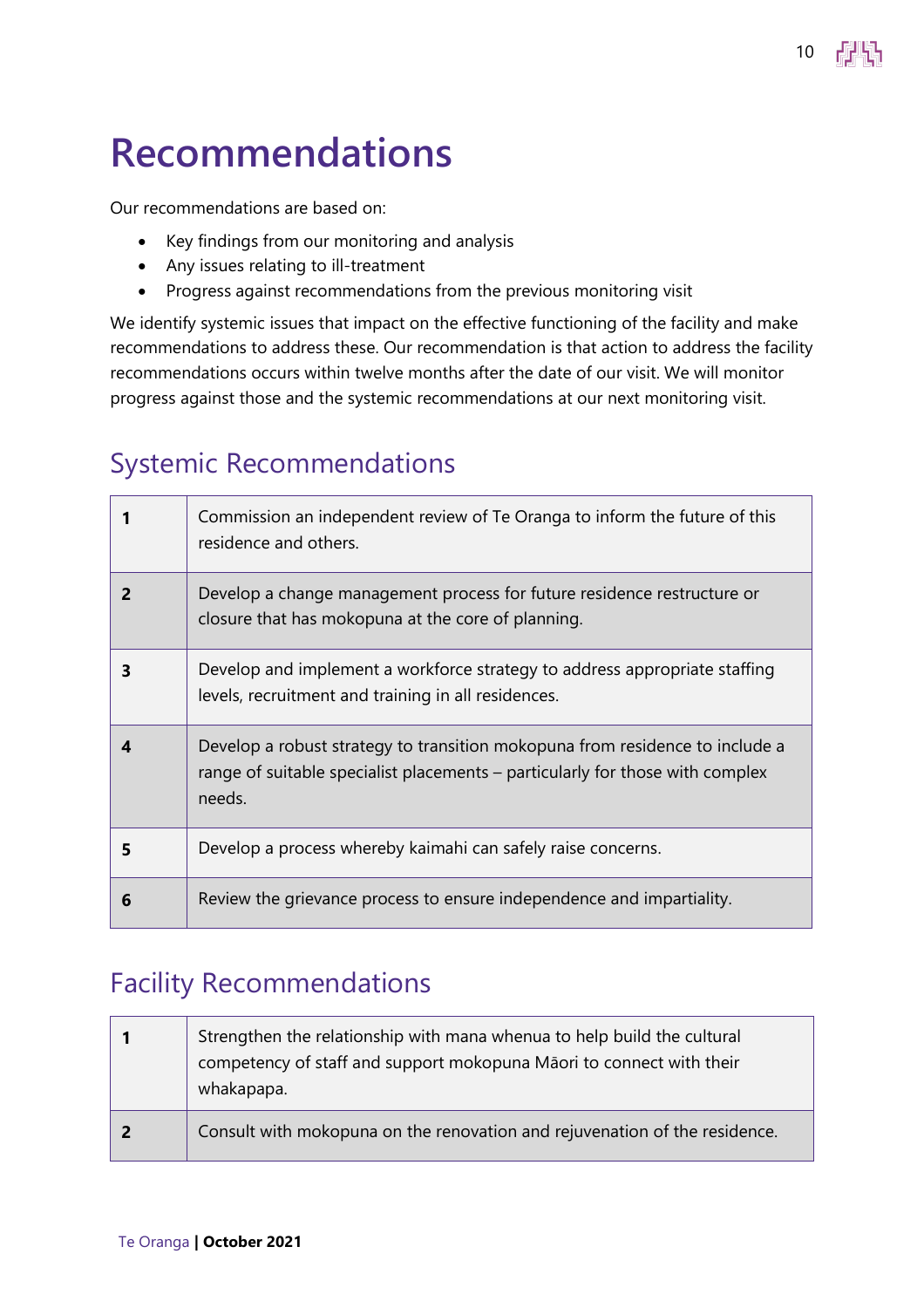| Provide regular supervision for all residence staff, including cultural<br>supervision.                                                                                   |
|---------------------------------------------------------------------------------------------------------------------------------------------------------------------------|
| Develop and implement an induction package that includes specialist training<br>for example trauma informed practice and mental health.                                   |
| Establish a relationship with community mental health services to provide<br>clinical input, consultation and treatment for mokopuna with complex mental<br>health needs. |

# <span id="page-10-0"></span>Progress on previous recommendations

Progress on the recommendations from the previous Te Oranga Care and Protection Residence OPCAT report dated 11 December 2020 are assessed to have made good, limited or no progress.

|   | Acknowledges the care and protection residence<br>model of care, where vulnerable children with<br>exceptionally high needs and challenging behaviours<br>are placed together is not fit for purpose, and<br>prioritises work creating smaller homes for children<br>and young people in need of short-term stays in a<br>secure environment. (Ref. page 8) (Ref. State of Care<br>2017, action 10) | No progress |
|---|-----------------------------------------------------------------------------------------------------------------------------------------------------------------------------------------------------------------------------------------------------------------------------------------------------------------------------------------------------------------------------------------------------|-------------|
| 2 | Continues to prioritise the development of specialised<br>placements suitable for children with complex needs,<br>to minimise extended placements in care and<br>protection residences. (Ref. page 9) (Ref. State of Care<br>2017, action 11)                                                                                                                                                       | No progress |
| 3 | Ensures full refurbishment of Te Oranga begins<br>immediately. (Ref. page 12) (Ref. State of Care 2017,<br>action 8)                                                                                                                                                                                                                                                                                | No progress |
|   | Ensure staff receive training on understanding and<br>awareness of LGBTQIA+ children and young people<br>and how best to support them in a residential setting.<br>(Ref. page 18)                                                                                                                                                                                                                   | No progress |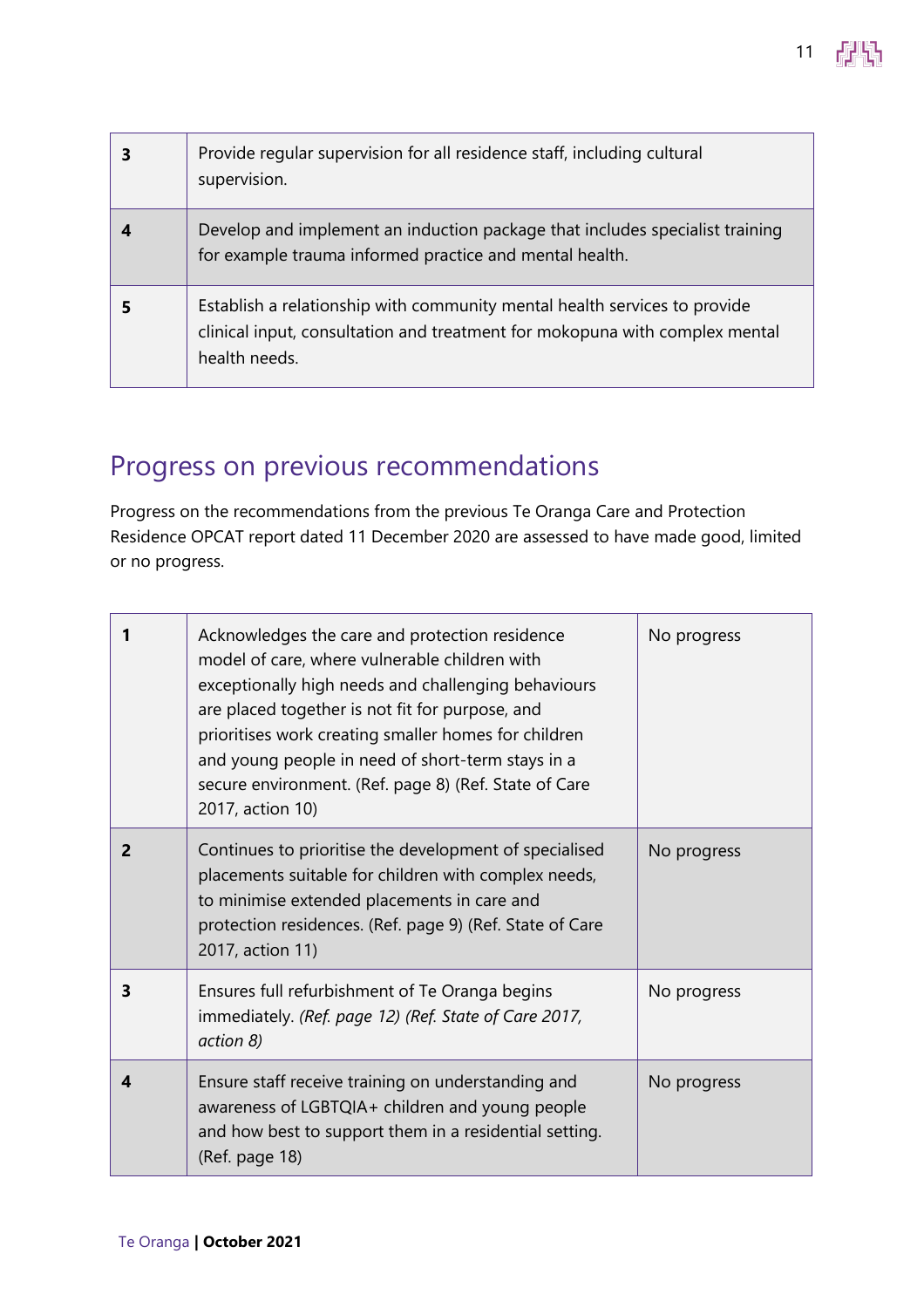| 5 | Ensure staff receive the appropriate training and<br>support to help them respond to children and young<br>people with mental health needs. (Ref. page 8) (Ref.<br>State of Care 2017, action 14)                                                               | Limited progress |
|---|-----------------------------------------------------------------------------------------------------------------------------------------------------------------------------------------------------------------------------------------------------------------|------------------|
| 6 | Encourage and support staff to collaborate and share<br>ideas for developing programmes that will meet the<br>needs of all children and young people, including<br>those with complex needs. (Ref. page 15) (Ref. State of<br>Care 2017, action 12)             | Good progress    |
| 7 | Increase the number of care staff on the floor, to<br>ensure staff and children and young people feel safe<br>and supported and staff can focus on the individual<br>needs of children and young people. (Ref. page 19)<br>(Ref. State of Care 2017, action 15) | Limited progress |
| 8 | Continue to support Kingsley School to run the Taiohi<br>programme so that children and young people can<br>participate. (Ref. page 21)                                                                                                                         | Limited progress |
| 9 | Continue to prioritise regular supervision, including<br>cultural supervision for all staff. (Ref. page 19) (Ref.<br>State of Care 2017, action 17)                                                                                                             | Limited progress |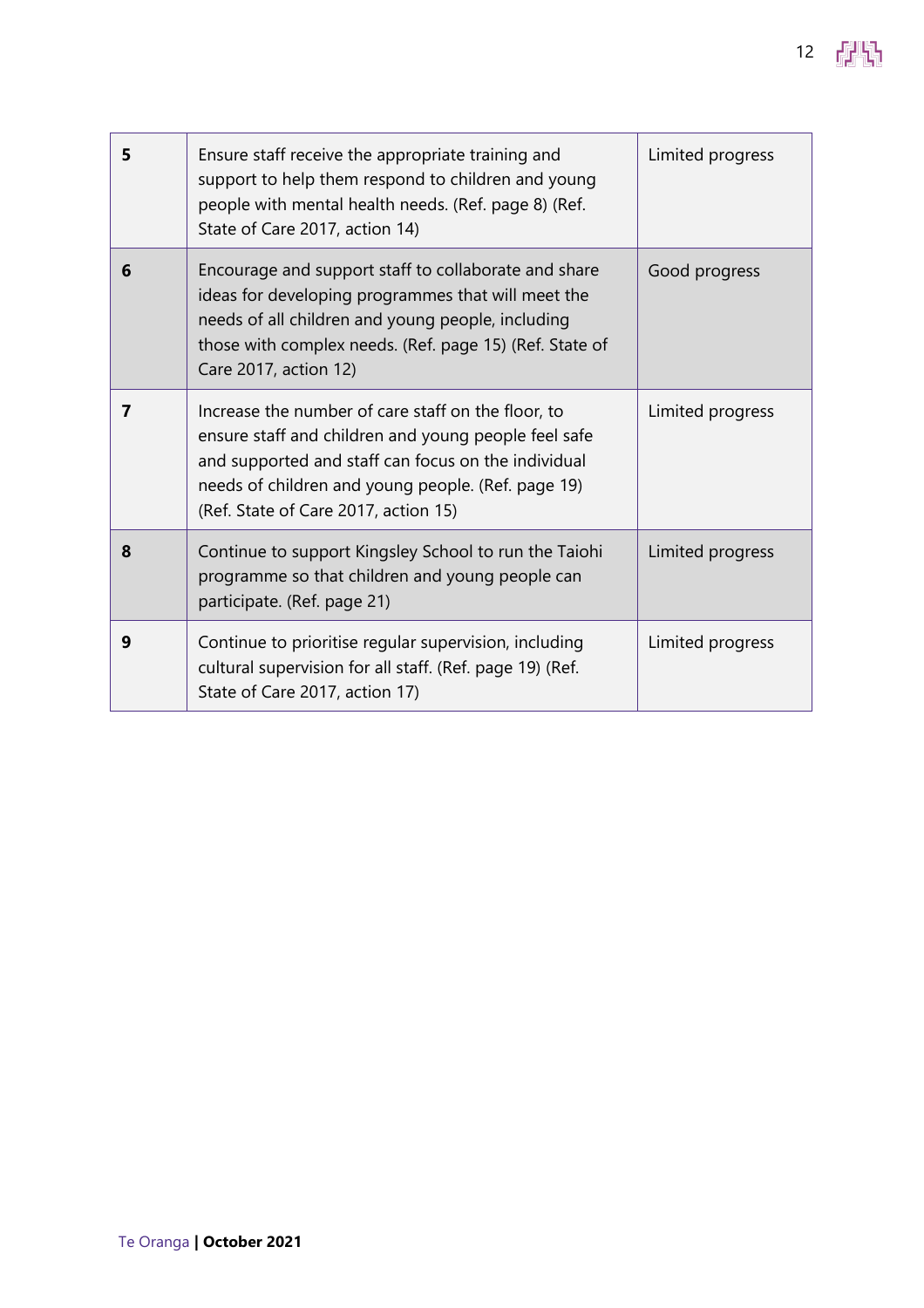### **Treatment**

This focuses on any allegations of torture or ill treatment, use of seclusion, use of restraint and use of force. We also examine models of therapeutic care provided to mokopuna to understand their experience.

#### **Management of the closure had a negative impact on mokopuna**

Mokopuna were upset and unsettled when they were told of the closure. Staff they had formed relationships with were put on special leave with immediate effect which limited their ability to prepare mokopuna. Some mokopuna said that they had lost their favourite staff member.

Mokopuna had to form new relationships with the staff brought in from other residences, and this took time.

The staff brought in were not provided with the appropriate information about the mokopuna and their complex needs to help them understand and manage their behaviours and maintain familiar routines.

This meant they had to form relationships and re-establish routines which was initially unsettling for mokopuna.

Staff told us that mokopuna would be retraumatised when it was time for them to leave.

#### **Transitions were poorly managed**

There was a rush to find alternative placements for mokopuna, some of whom had been at the residence for over a year. They were anxious about the sudden change because they needed time to

process the information and consider the decisions.

Staff were concerned that relationships and support with the new placement wasn't properly planned and established.

### **Finding appropriate placements for mokopuna with complex needs was difficult**

Suitable, alternative long-term placements have been limited and taken a long time due to the complex needs of mokopuna and the varied levels of engagement with Oranga Tamariki sites.

#### **The changes contributed to escalated behaviours for mokopuna**

The impact of the pending closure left mokopuna dysregulated. One staff member said that this was the worst they had experienced in their time at Te Oranga, and after many years of experience in the sector.

We frequently observed conflict between mokopuna while we were there, but saw staff intervene quickly and effectively before it escalated further.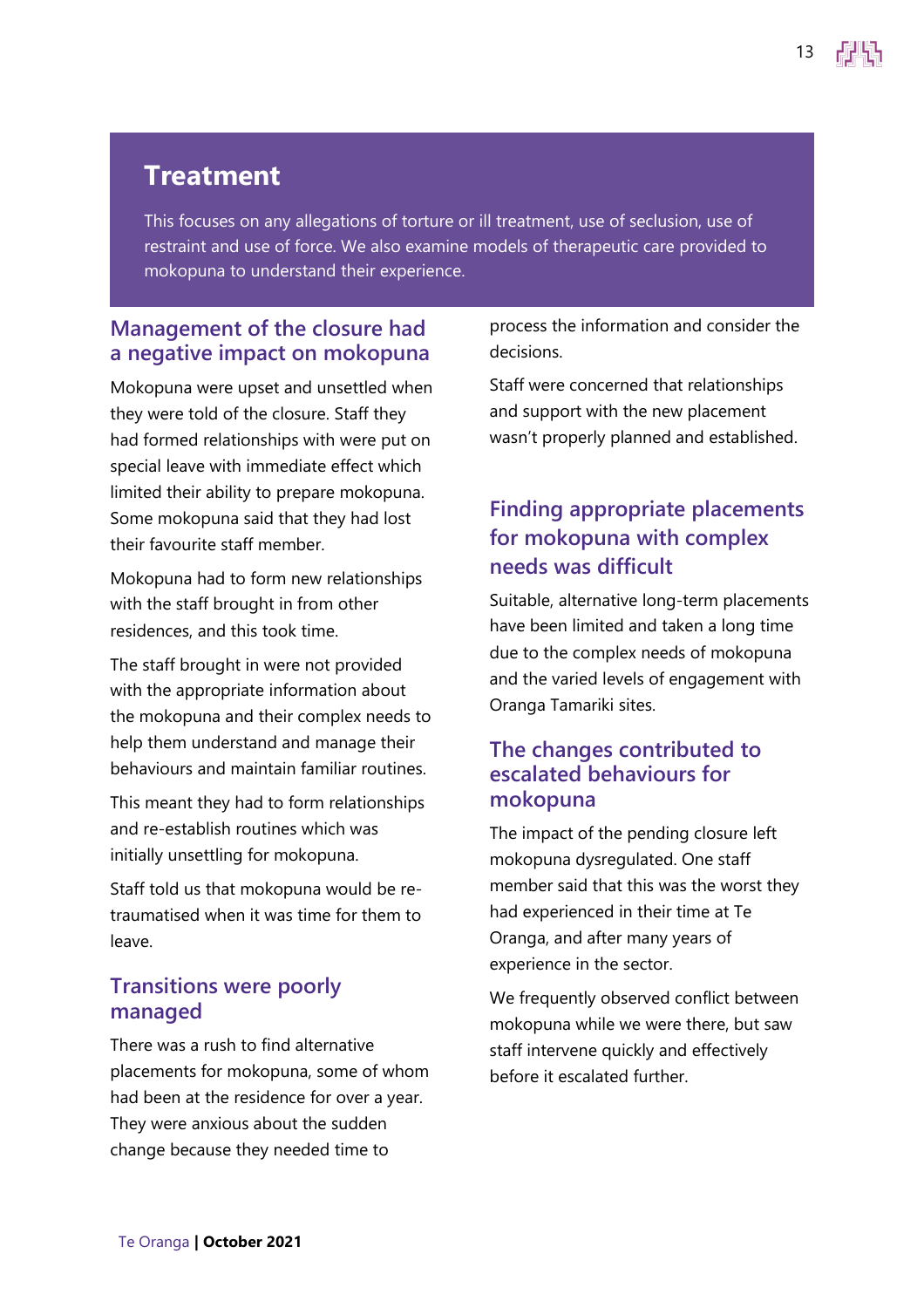#### **Mokopuna and whānau had some involvement in their plans**

Some mokopuna contributed to their plans, for instance one mokopuna suggested a dysregulation activity that worked for them.

The complex needs of mokopuna in care require significant input from a broad range of services. Their plans are developed and discussed at multi agency meetings, attended by mokopuna and their whānau.

Teachers from the school attended and contributed to the plans. The school tried hard to understand the development needs of each mokopuna and tailored their individual educational plans to meet their needs.

#### **Secure care is not an appropriate long-term solution**

At the time of our visit the secure care facility was being used for a mokopuna with complex mental health needs.

This decision was made as the open unit was over stimulating for this mokopuna and contributed to anxieties that presented as violence and aggression towards peers and staff.

The physical location and condition of the secure unit was dark and dank. It was not conducive to a therapeutic environment.

#### **The model of care in care and protection residences is different to youth justice**

Staff brought in from other residences were unfamiliar with the Care and Protection operating model. There were differing opinions expressed by them about what model of care was best for mokopuna at Te Oranga. The different approaches and communication styles had an unsettling impact on mokopuna.

Care and protection residences use MAPA $3$ as a method of restraint and deescalation techniques and strategies to prevent mokopuna from harming themselves or others. The staff that were brought in were not familiar with MAPA and only some staff had received the first phase of the training at the time we were there. Staff said that MAPA wasn't effective with mokopuna who escalated quickly. There were three restraints in the first night new staff arrived.

<sup>3</sup> [MAPA® \(Management of Actual or Potential](https://www.crisisprevention.com/en-NZ/Our-Programs/MAPA-Management-of-Actual-or-Potential-Aggression)  [Aggression\) | Crisis Prevention Institute \(CPI\)](https://www.crisisprevention.com/en-NZ/Our-Programs/MAPA-Management-of-Actual-or-Potential-Aggression)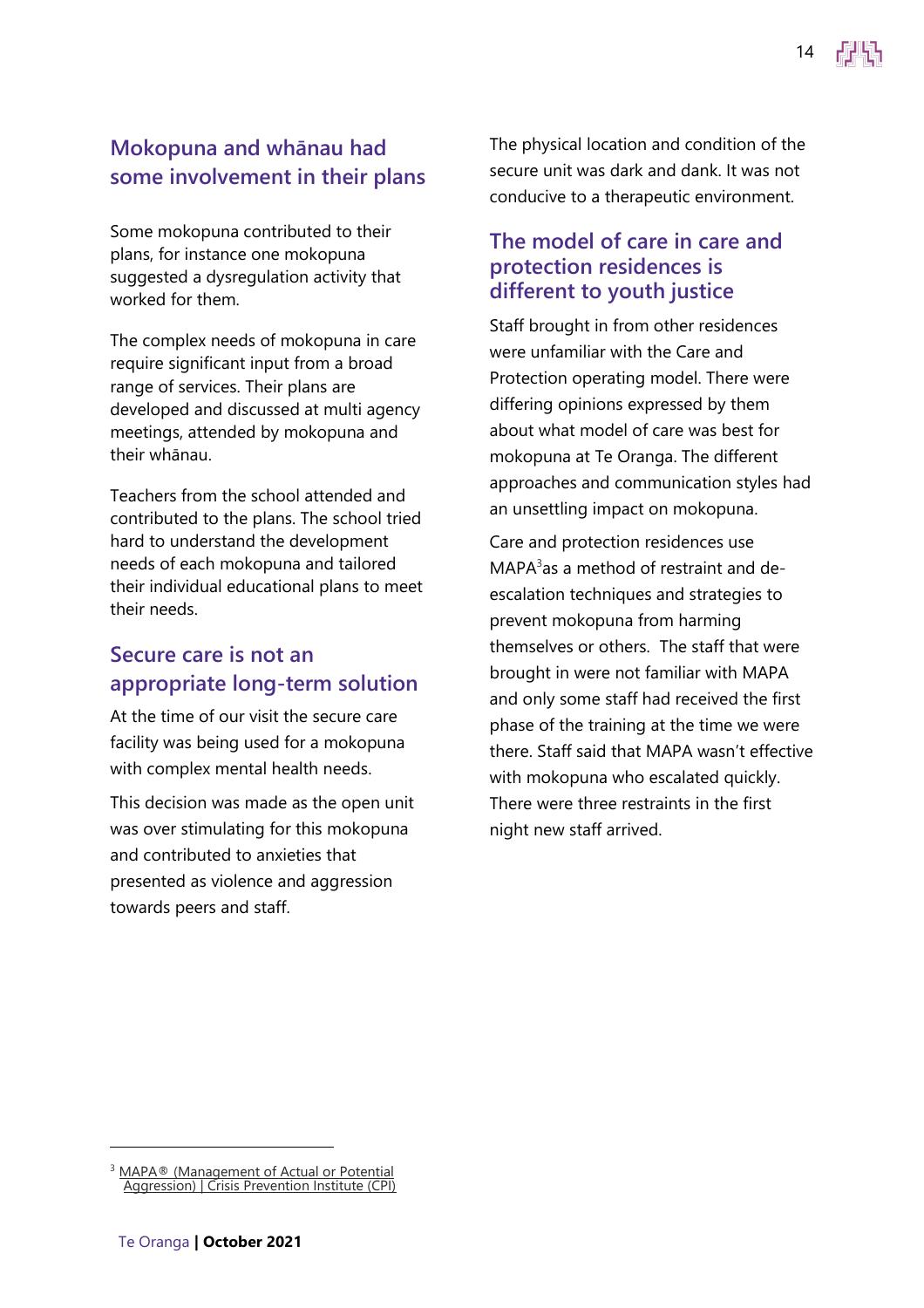### **Protection Systems**

This examines how well-informed mokopuna are upon entering a facility. We also assess measures that protect and uphold the rights and dignity of mokopuna, including complaints procedures and recording systems.

### **Mokopuna are familiar with the grievance process**

Mokopuna use the grievance process however, the process is not independent of kaimahi who may be subject to the grievance.

This may decrease the likelihood of mokopuna making grievances due to the lack of accessibility, independence, and impartiality. They may also perceive a risk of punishment, retribution, or sanction due to lack of anonymity.

#### **The grievance panel is accessible to mokopuna**

The grievance panel go into the unit every couple of weeks and are visible and available to mokopuna. Panel members try to get to know mokopuna by joining them for lunch.

After the incident, the grievance panel went to Te Oranga weekly to check in and be a consistent presence. These stopped when the Covid 19 Alert levels changed, and the national lockdown happened. During lockdown, the panel supplied their phone numbers but did not get any calls. The panel meet with the Residence Manager twice a quarter to check-in, go over quarterly reports and assess what is happening with recommendations from grievances.

#### **There was valuable access to advocates, but this has been reduced**

VOYCE Whakarongo Mai are good advocates for mokopuna and have supported them in making a number of grievances. Advocates from VOYCE come in regularly and build good relationships with mokopuna. However, some of their staff were not vaccinated and could not come into the residence.

Given all the change and uncertainty this has been a huge loss to mokopuna. A range of advocates are needed, for example when access to mental health services and support is needed for those on treatment orders.

#### **Record keeping and documentation was poor**

Hard copy files for mokopuna were incomplete or could not be readily viewed because they were only available on CYRAS which we don't have access to. There were no behaviour management plans or All About Me plans for mokopuna on file.

Recording in daily and secure logs was inconsistent and poor. The files did not have up to date documentation, such as Retention Orders.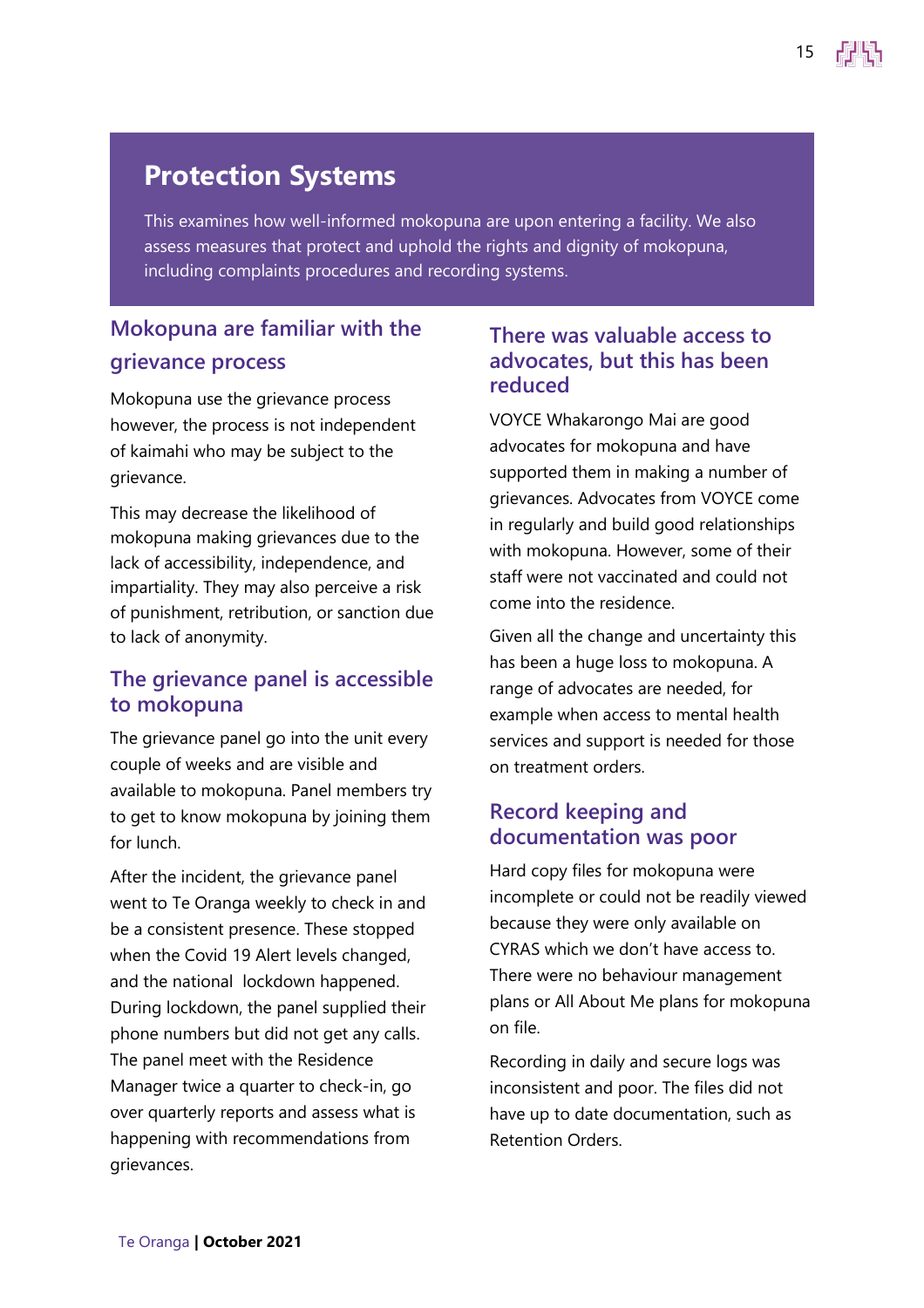### **Material Conditions**

This assesses the quality and quantity of food, access to outside spaces, hygiene facilities, clothing, bedding, lighting and ventilation. It focuses on understanding how the living conditions in secure facilities contribute to the wellbeing and dignity of mokopuna.

.

#### **Not a mokopuna friendly space**

The dining room and lounge were dated and looked tired. Staff said that the physical environment promoted bad practice as the staff can observe the mokopuna from the hub without having to engage with them.

The Secure Unit smelled and needed to be renovated.

Admission into Te Oranga is close to the Secure Unit and is not an inviting environment for mokopuna and their whānau when they first arrive.

#### **The food and outside environment are good**

The outdoor space and the pool are fully utilised by the school particularly in the summer. The school environment is wellresourced for learning and the classroom has lots of natural light and is spacious.

Residence staff support mokopuna for offsite school excursions.

Mokopuna said the food was good.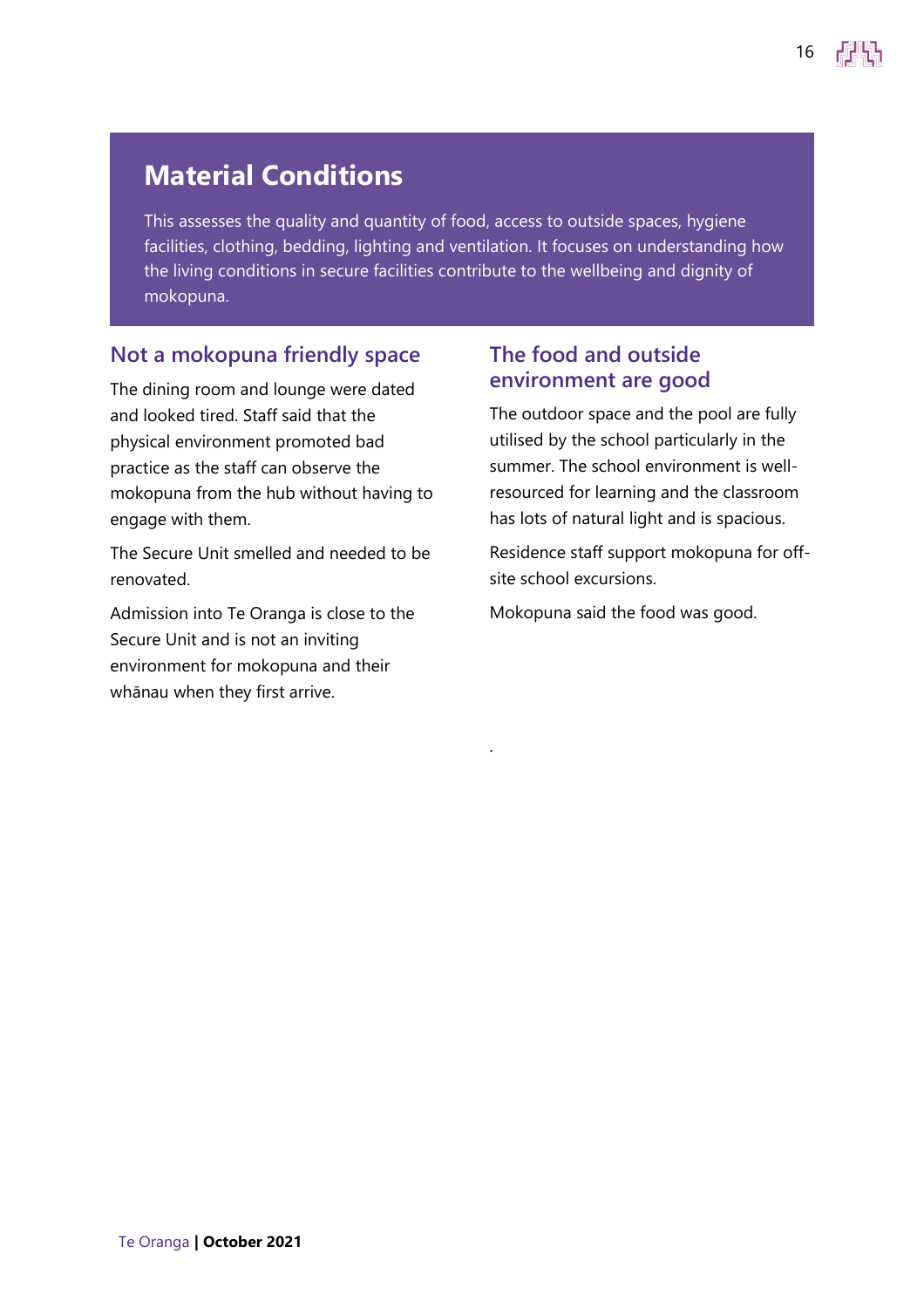### **Activities and access to others**

This focuses on the opportunities available to mokopuna to engage in quality, youth friendly activities inside and outside secure facilities, including education and vocational activities. It is concerned with how the personal development of mokopuna is supported, including contact with friends and whānau.

#### **Contact with whānau is supported**

Many of the mokopuna are from different parts of the country so face to face contact is limited due to distance, the operational constraints of the residence and staff capacity to supervise access. Phone calls to whānau are available every day. Video calls were available every day during lockdown.

#### **School provides stability and routine**

The school provides good structure to the daily routine for mokopuna. The staff at the school provided stability during the transition process and mokopuna reacted well to this.

The school operated to the same timetable as mainstream schools and teachers worked one on one with mokopuna. They adopted a varied timetable with

adventure-based activities that was fun for mokopuna and staff. One teacher told us that successful engagement with mokopuna in an educational setting, led to improved self-belief and relational skills when they transitioned into the community.

#### **There is emphasis on off-site activities, doing things mokopuna enjoy**

Staff know the inside environment is bleak and encourage mokopuna to be outside the unit as much as possible. There is a focus on activities that are educational and therapeutic and they make the most of the surrounding area when they can, for example surfing and caving.

Staff also brought their pets to work, which mokopuna really enjoyed.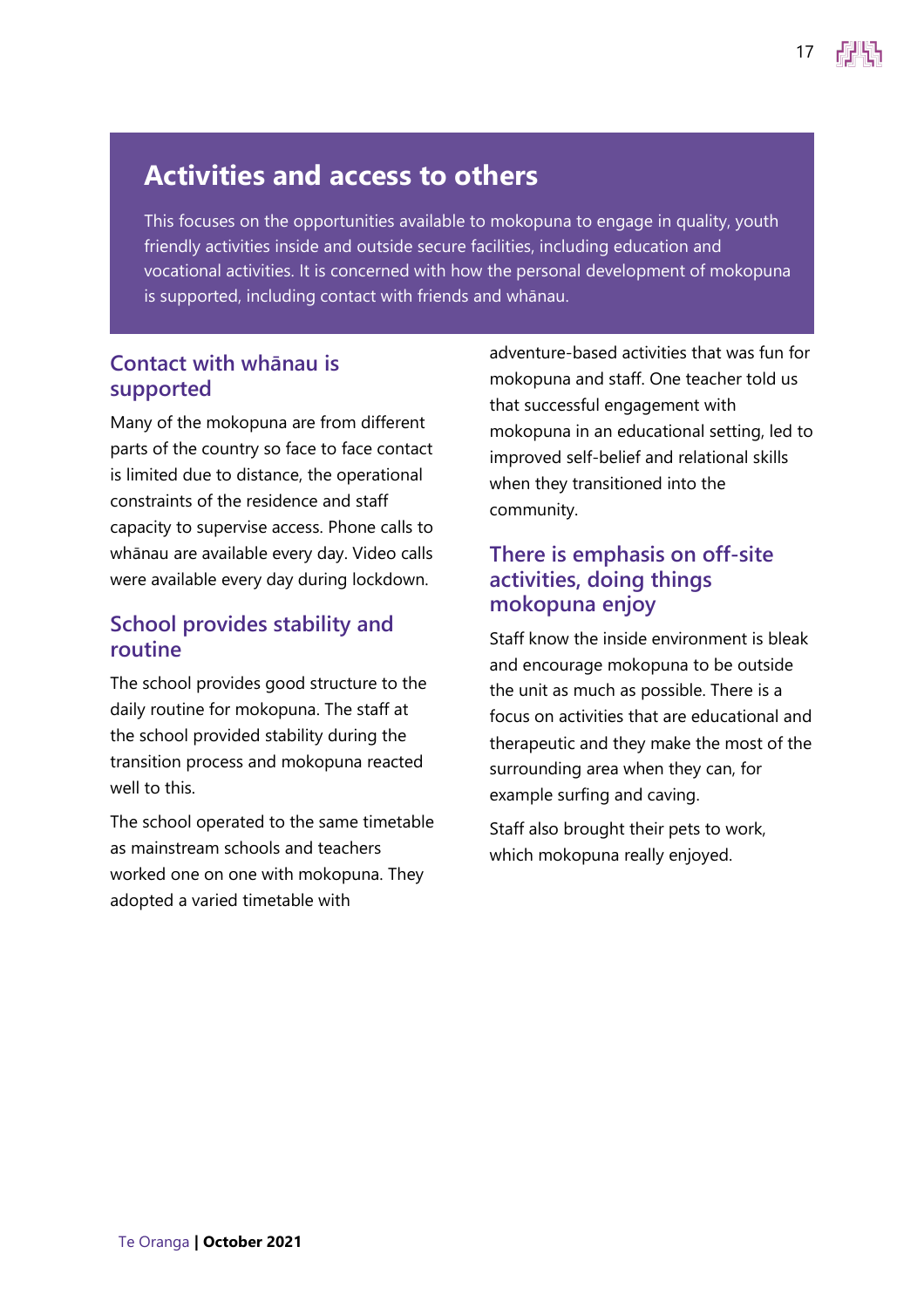### **Medical services and care**

This domain focuses on how the physical and mental health of mokopuna are met, in order to uphold their decency, privacy and dignity.

#### **Primary health care is available on site**

Nurses have a good relationships with mokopuna and are available on site. A doctor comes in once a week. The medical staff provided a familiar and reassuring face for mokopuna during the change process.

#### **There is inadequate access to specialist mental health care**

There are inappropriate placements of mokopuna with complex mental health needs at Te Oranga. Youth Workers at Te Oranga are not trained in mental health. The impact of changes over the past few months was significant for mokopuna with an increase in medication for anxiety.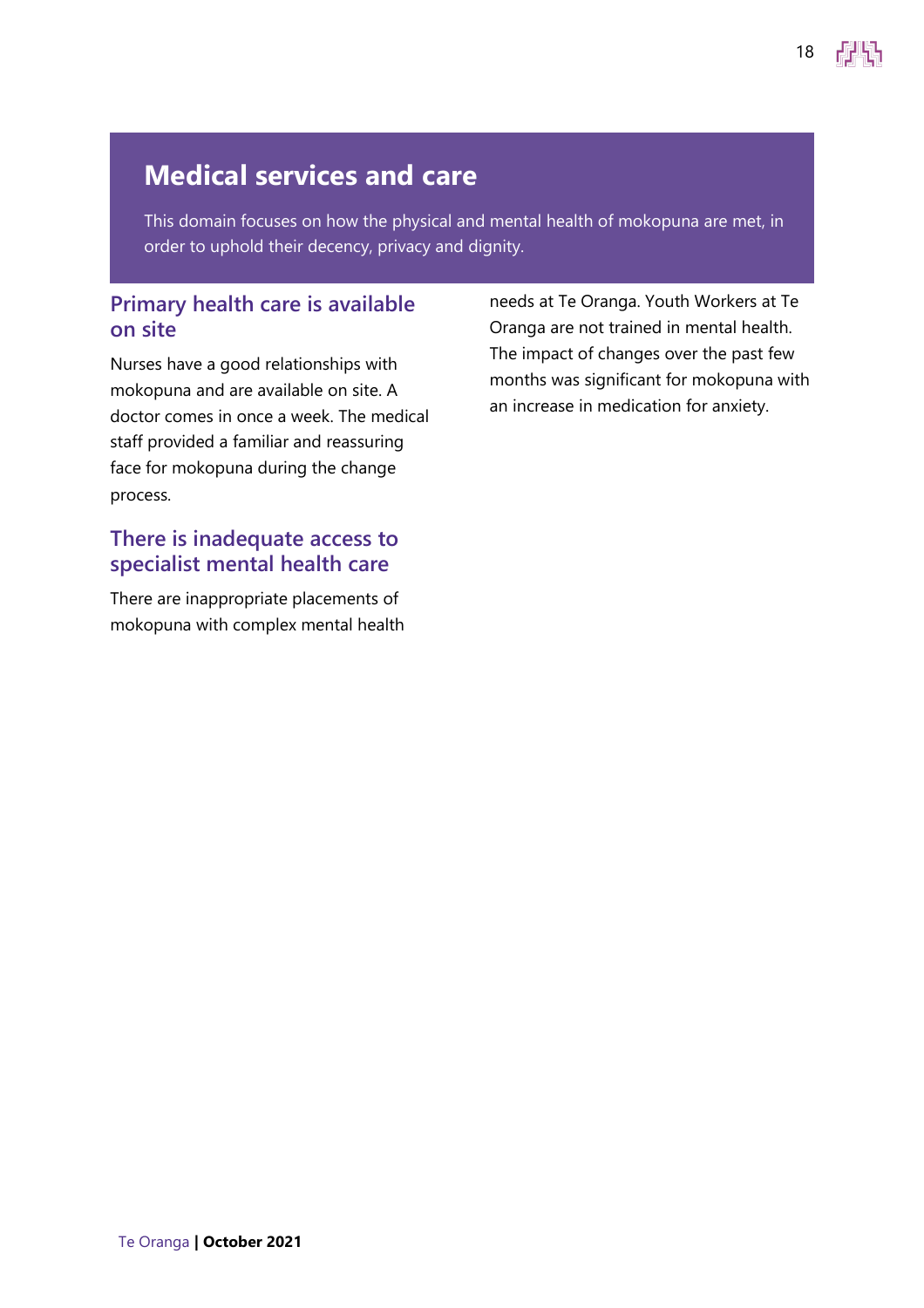### **Personnel**

This focuses on the relationships between staff and mokopuna, and the recruitment, training, support and supervision offered to the staff team. In order for facilities to provide therapeutic care and a safe environment for mokopuna, staff must be highly skilled, trained and supported.

#### **Poor communication and decision making had a significant impact on everyone**

There was extremely poor communication with the staff at the residence after the incident featured on national news and the announcement of the closure of Te Oranga. Staff were not sure of what was happening and mokopuna were the last to be told. Leadership was lacking.

Communication between teams, work groups, replacement staff from the different residences, management and National Office was extremely poor.

Staff were dealing with a changing environment, including constant changes in management and different management styles. This includes working with staff from different residences used to operating under different models of care.

Poor staff culture and communication was highlighted as an issue prior to the incident. Staff felt they weren't getting any support or being listened to. Te Oranga staff said they are dealing with a lot of guilt and shame for being made complicit in what happened and then placed on leave. All of this uncertainty, change and poor communication has a huge impact on mokopuna. They felt extremely unsettled, high uncertainty and guilt and

responsibality for adults they had formed a relationship with, who then suddenly left.

#### **There needs to be a safe feedback mechanism for staff to raise concerns**

Staff said the reason for the announced closure was as a result of several factors.

Staff reported concerns to management and Oranga Tamariki National Office, about how unsafe the operational environment was at Te Oranga prior to the incident. 'What happened here is entirely predictable and entirely preventable'. This indicates there are no mechanisms for staff to raise concerns in a way where they are listened to or where they are acted on accordingly.

Staff felt unsupported and were not provided with the resource or training to manage the high and complex needs of the mokopuna at Te Oranga.

#### **There is a lack of induction, training and supervision for staff**

For staff coming from other residences there was no handover or introduction into how Te Oranga worked and there have been no inductions for new staff for 18 months.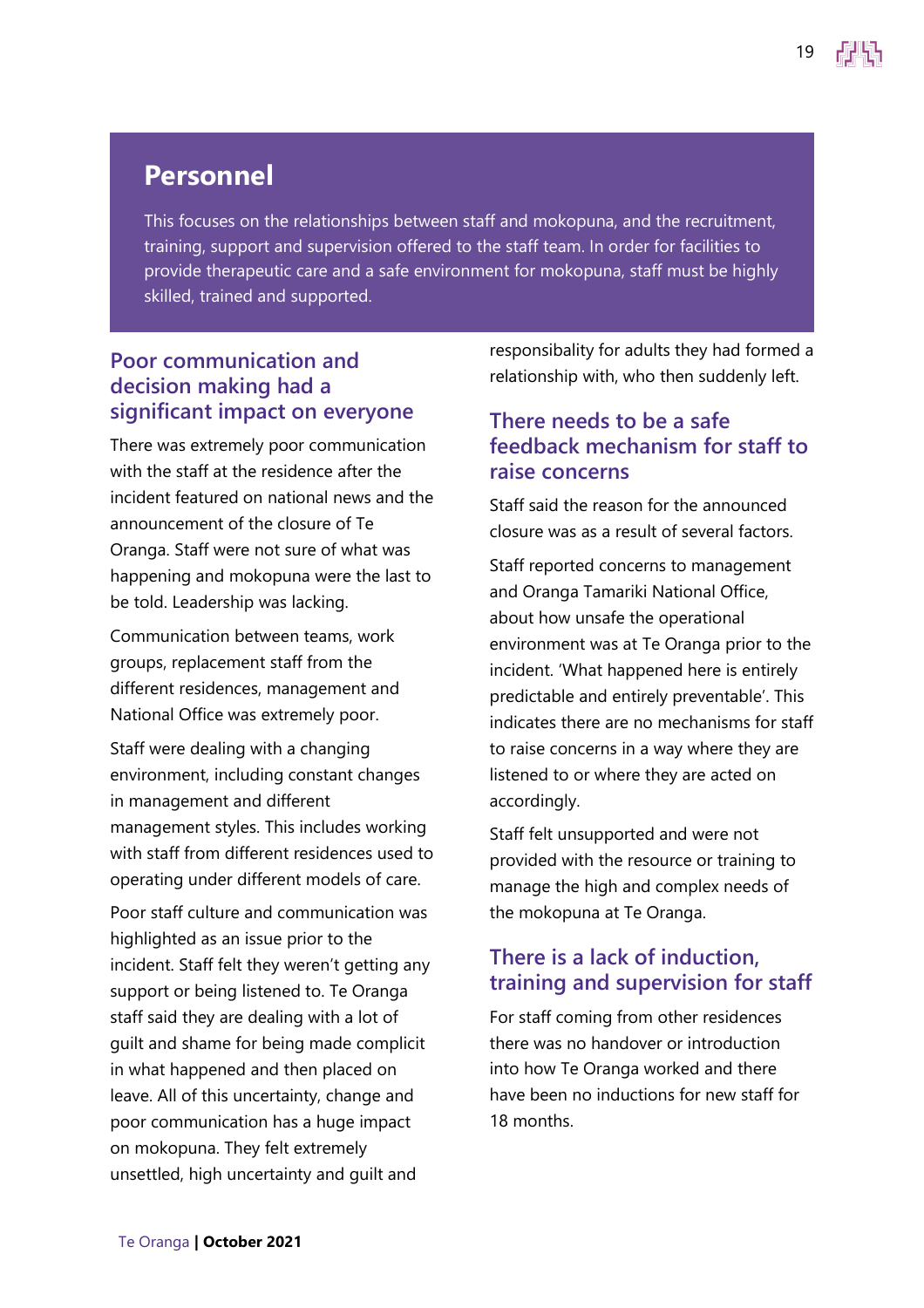Staff do not have personal development plans and training, for example mental health and LGBTQIA+ issues.

There was no supervision or de-briefing provided to staff prior to the incident, however it was re-introduced for Te Oranga staff as they returned to their roles. Staff that came in from the other residences did not receive any on-site supervision.

#### **Staff levels were inappropriately low prior to the announced closure**

Te Oranga staff raised issues with senior management about the lack of staff on some shifts.

Before the announced planned closure, the staff to young person ratio was

dangerously low. Staff were also working unsafe amounts of overtime with inadequate space between shifts, leading to stress and burnout. This also affected professional development, as it meant staff could not be released for training.

20

The staff brought in from other residences said they had been doing extremely long shifts, and there was a lack of clarity around when Te Oranga staff were returning to the residence. At the time of our visit the staff to mokopuna ratio was high, although the number of mokopuna there at the time was significantly less than operating capacity.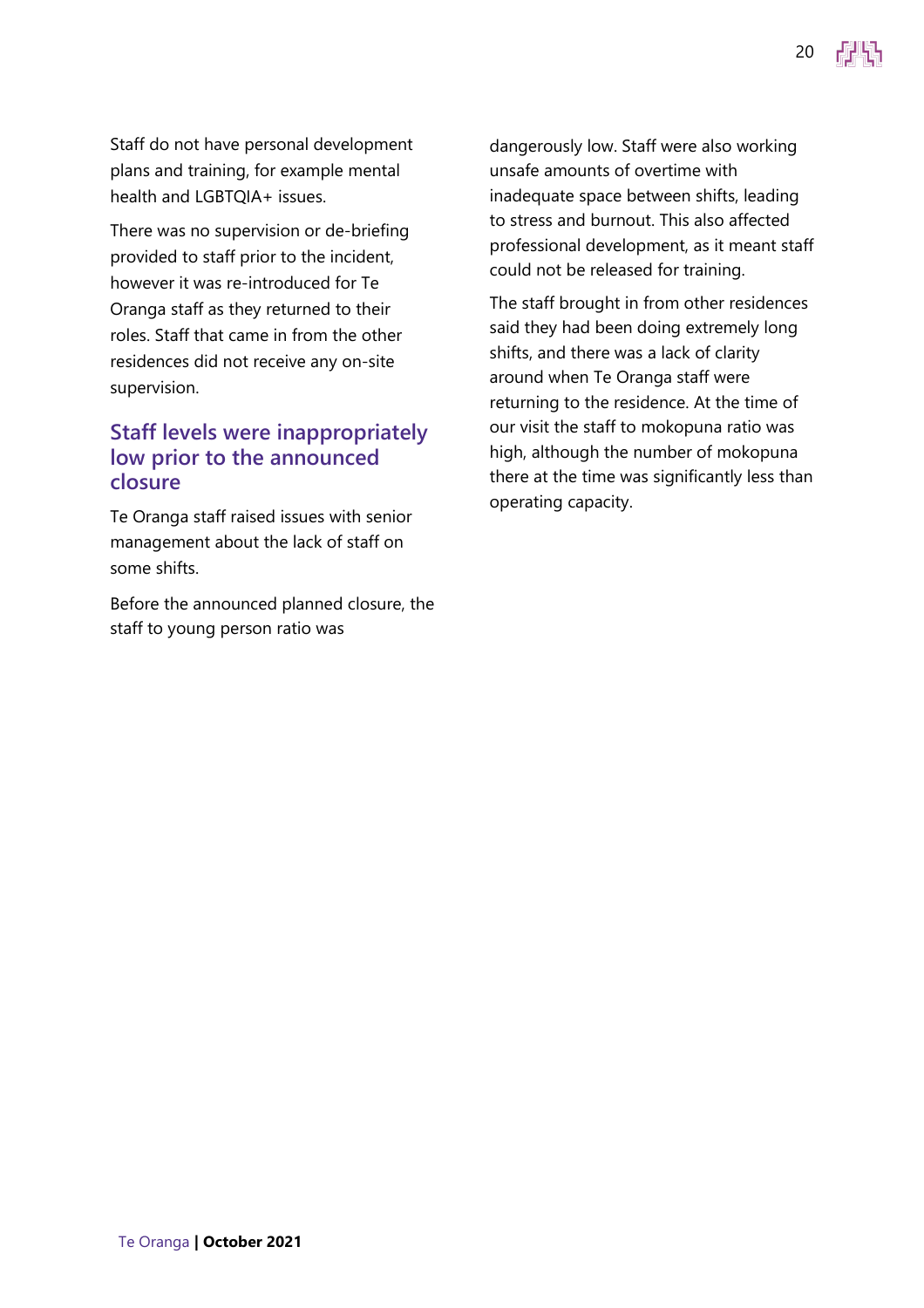### **Improving outcomes for Mokopuna Māori**

This focuses on identity and belonging, which are fundamental for all mokopuna to thrive. We asses commitment to Mātauranga Māori and the extent to which Māori values are upheld, cultural capacity is expanded and mokopuna are supported to explore their whakapapa.

#### **Lack of commitment to improving outcomes for mokopuna Māori**

There was a lack of a national led strategy to meet the legislative requirements under section 7AA of the Oranga Tamariki Act, or to embed the principles of Te Tiriti o Waitangi.

We did not observe any practice that demonstrated a commitment to Te Ao Māori and improving outcomes for mokopuna Māori.

Kapa haka and harakeke were the only programmes available for mokopuna Māori.

#### **Building cultural capability**

There was no regular presence of mana whenua at the residence during the time of our visit.

21

Although we were told the relationship with mana whenua is there, it should be strengthened to help build the cultural competency of staff and support mokopuna Māori to connect with their whakapapa.